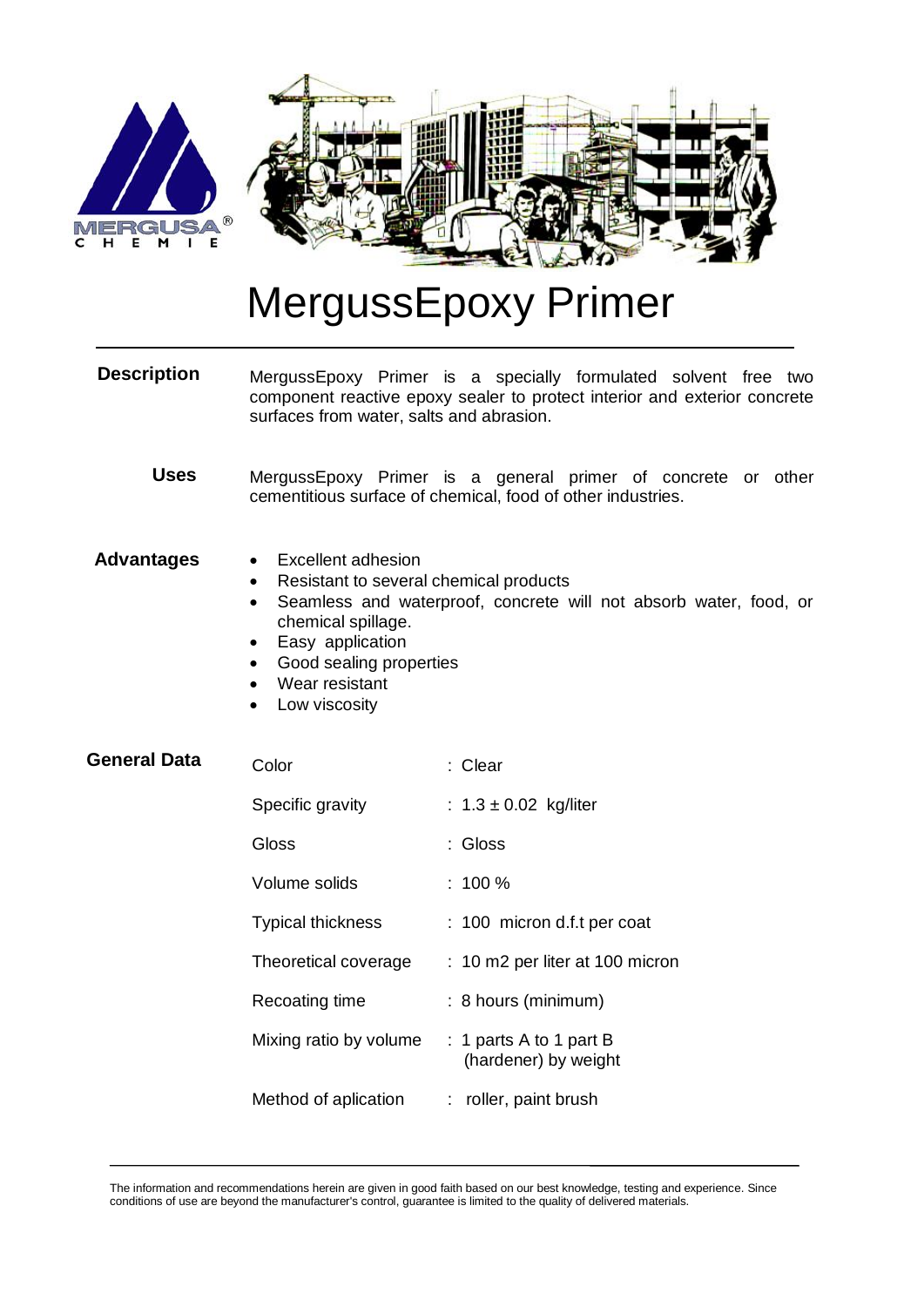| Pot life    | : 30 minutes (measure at $25^{\circ}$ C)              |
|-------------|-------------------------------------------------------|
| Curing time | : Light traffic 12 to 8 hours<br>Full cure 4 - 7 days |
| Shelf life  | $: 1$ year in original<br>Unopened container          |
| Packaging   | : 5 kgset<br>25 kg set                                |

| <b>Technical</b><br><b>Data</b> | <b>PROPERTIES</b>                              | <b>TEST METHOD</b>                                                 | <b>RESULTS</b> |
|---------------------------------|------------------------------------------------|--------------------------------------------------------------------|----------------|
|                                 | Compressive strength                           | <b>ASTM C-579</b>                                                  | 60 MPa         |
|                                 | Tensile strength                               | ASTM C-307                                                         | 17 MPa         |
|                                 | Flexural strength                              | <b>ASTM C-580</b>                                                  | 21.5 MPa       |
|                                 | Modulus of elasticity in ASTM C-580<br>flexion |                                                                    | 2,591 MPa      |
|                                 | Bond strength                                  | <b>ASTM D-4541</b><br>on Concrete                                  | $> 4.3$ MPa    |
|                                 | Abrasion resistance                            | <b>ASTM D-4060</b><br>H-22 Wheels<br>1000 cycles                   | 0.73 mm        |
|                                 | Hardness (Durometer)                           | <b>ASTM D-2240</b><br>(Shore D)                                    | 81             |
| <b>Surface</b>                  |                                                | Substrate must be dry, sound and free of all contaminants. Examine |                |

moisture content of concrete surfaces, if necessary perform adequate test prior to application. Remove all dirt, laitance, grease, oil, curing compound or other foreign matter. Do not apply on standing water. Remove dust prior to application. Concrete : Mechanical cleaning, shot-blasting, mechanical scrubbing or acid etch, depending on conditions. **Preparation**

The information and recommendations herein are given in good faith based on our best knowledge, testing and experience. Since conditions of use are beyond the manufacturer's control, guarantee is limited to the quality of delivered materials.